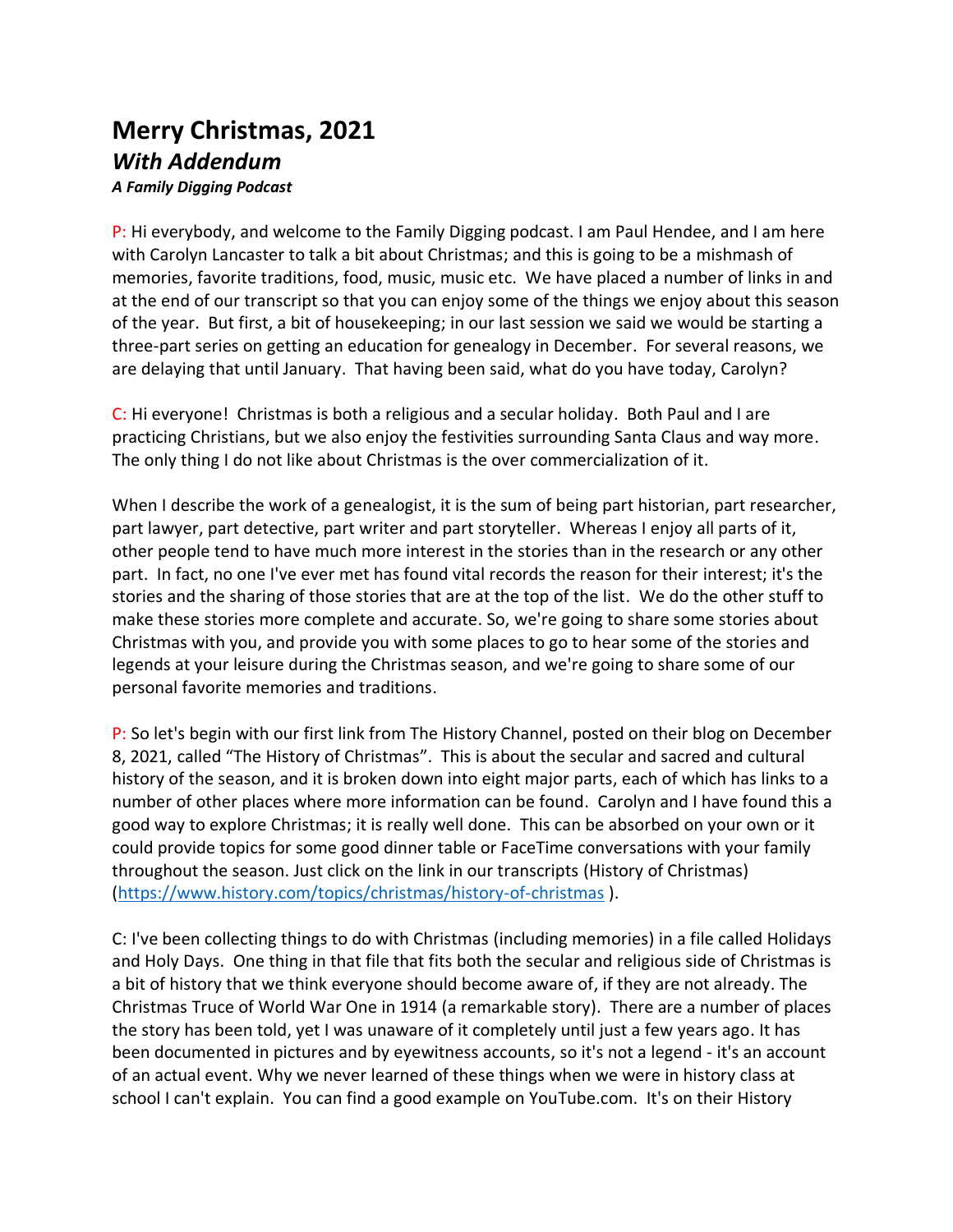Channel, World War One the Great War Christmas Truce. The link is on our transcript [\(https://www.youtube.com/watch?v=LegcGx4okiA](https://www.youtube.com/watch?v=LegcGx4okiA) ). By the way, the topic of war might not be the best way to teach young children about Christmas; you may wish to view it first to decide what's best for your family.

P: Christmas memories have a habit of creating traditions. Carolyn recently asked me what is my favorite Christmas memory as a child, so let me share that with you too. Ever since I was four or five years old, I remember my mother and father setting up the Christmas tree, I'm going to guess a day or two after Thanksgiving. First, all the lights went on, then the bulbs, then tinsel, etc. Then the Christmas tree lights were turned on - this was an exciting time! And I remember one light on the tree that was most intriguing. It was in the shape of a candle with like a mistletoe underneath it; when the lights came on the bottom would heat up some liquid on the inside and there was a bubble always rising up in the tree. I really enjoyed watching that - I was just mesmerized by that incredible site.

Of course, there were the presents, and I remember coming downstairs Christmas Day and under the tree was a Lionel train that was the most magnificent gift I'd ever had. And today I still have that train. Of course, over the years I've collected more – one of my favorite hobbies is model railroading.

C: You even have them outside of your house. (P:I do.) And I enjoy them too. I really enjoy talking about trains because they have significant memories for me. I have fond memories of my dad as a railroad conductor providing us with such goodies as passes so we could go anywhere we wanted for free. So, each year in December we would make a train trip into New York City about 60 miles from home. The menu of activities varied each year, one year going to Radio City Music Hall for the Rockettes' Christmas movie and show, watching the ice skaters, and seeing the great Christmas tree at Rockefeller Center. Another year we attended The Nutcracker, saw all the magnificently decorated windows at various department stores across town, and had a visit with Santa Claus at Macy's. That was a great Saturday adventure each year!

My favorite childhood Christmas memory includes trains as well, as it had to do with the tradition my mother instituted in us from a very early age - learning how to be more about giving than getting at Christmas. Each year we would discover a person or a family that could use some special attention and had the fun of playing Secret Santa for them. One year it turns out that the choice was our neighbors across the street from us. They had just experienced a really difficult year: a lost job, a health crisis, a death in the family. It was pretty brutal. Mom planned a true feast for them -a ham, all the sides, and a big box of cookies, candies and fudge that we all helped to make. She told us to prepare to give a child one of our nicer toys and we did that. I have no memory whatsoever of what either my sister or I chose, but I do remember what my brother Bob chose: his entire Lionel train set, which was by far his very favorite toy. Somehow, I think Bob had learned best how to become a giver. Everything got wrapped up as gifts from Santa.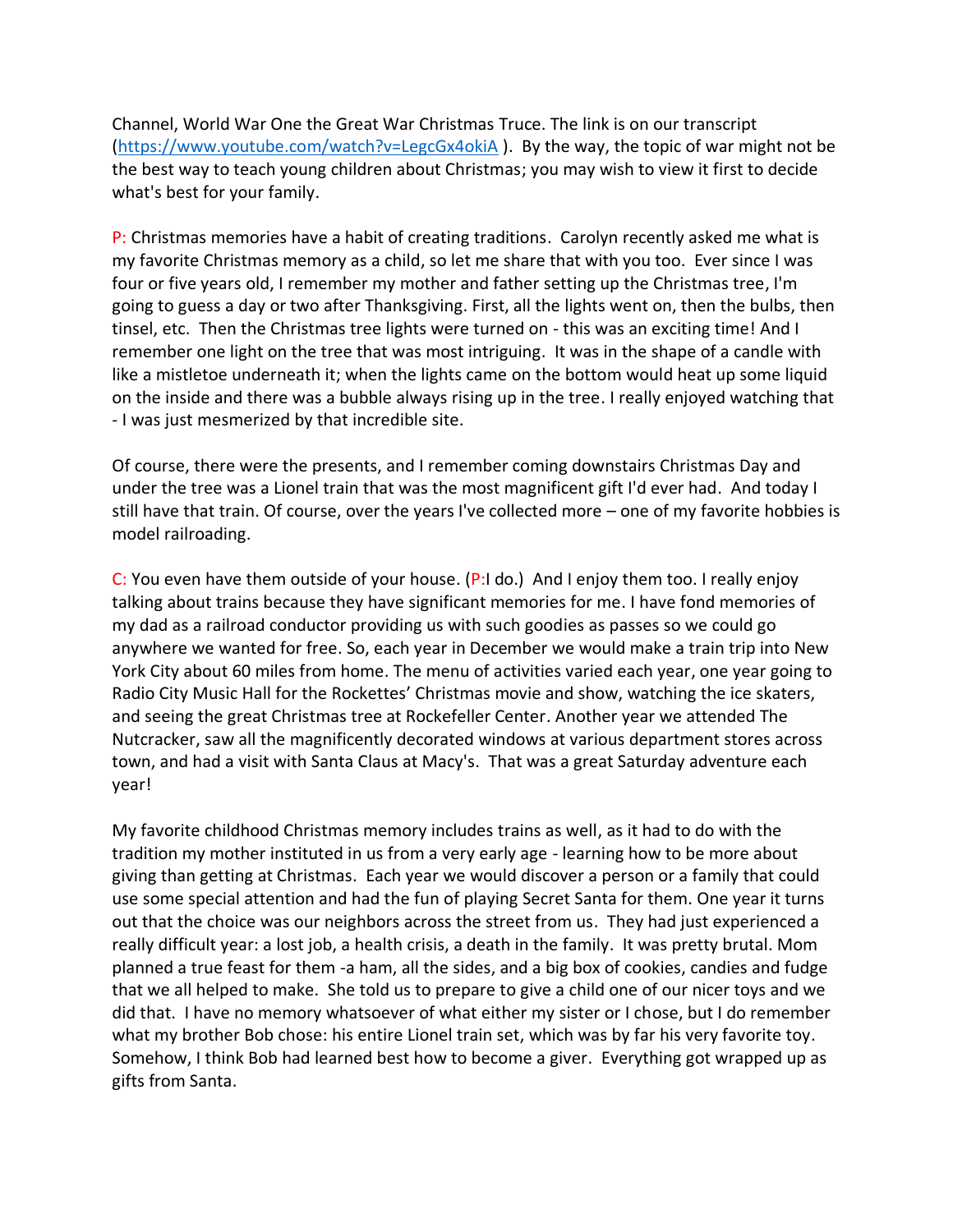The deal was you could NOT get caught playing Santa. So, on Christmas morning before daylight, we all snuck across the street and placed our gifts on their front porch and snuck back home. Then about dawn Bob snuck back over there as we watched from inside our house. He rang their doorbell and then took off running in the direction of the nearby woods. He had a long walk around to get back to our house out of sight. We kept watching to make sure someone actually answered the door. Then when Bob got back home we had a splendid Christmas breakfast. I don't think we ever got caught, which only made the experience more fun.

P: Well, another favorite Christmas memory involved my dad and his closest friend Leon. Leon was Leon Bernstein, and he and my father were friends since, well they were young boys. They grew up together and they were just like brothers together. My father worked at Eastman Kodak Company in Rochester, NY, and Leon owned the gas station across the street - the Esso gas station, as I remember. Anyways, every year Leon would rent my father a Santa Claus suit. Leon would go down to the store and he would buy all these Christmas presents for young boys, and just before Christmas they would go down to Saint Joseph Villa in Rochester, NY, which was an orphanage for boys. My father would play Santa Claus and Leon was the Elf, and he passed out all the gifts to all the young boys. It was a great tradition, and I was very proud of my father and Leon for doing that. I have often wondered, though, that Leon - well he was Jewish. I just never thought as a kid that Jewish guys actually celebrated Christmas, but I guess everybody celebrates Christmas. Carolyn?

C: Well, my parents were Baptists, and Baptists don't do Advent, but every year, like clockwork, four Sundays before Christmas we would begin opening our Advent calendar. We would all gather around to open the window for that day which would reveal a picture or a symbol of something about Christmas. Mom used the calendar to introduce the topic for the day- a tradition somewhere in the world, like hiding the pickle ornament which German households enjoyed, or reading a story and doing our daily Bible reading. I still love opening my Advent calendar, re reading those stories and listening to the music. It just doesn't get old!

Music is a major part of my Christmas experience each year. YouTube has a wealth of music, and I love the traditional Lessons and Carols, the classical heavyweights like Handel's "Messiah", and the modern secular songs. The best part of YouTube, I think, is the ability to create your own playlists, and I have a number of them - at least five of which are for Christmas. Just go to YouTube.com and do a search for what you want - a particular song, a particular artist, a particular type of music - and create or add to your own personal playlist; or they have pre-done lists as well. This has been very helpful during these past two years of being home to avoid Covid. Christmas without music? Unheard of where I come from! (And I don't want to hear about it either).

This is a new one from Gaither Music TV called "Christmas Marathon 2021" that I've been enjoying this past week from a gospel music point of view. The link is on our transcript [\(https://youtu.be/Su\\_vY9a-YdE](https://youtu.be/Su_vY9a-YdE) ), and at the end of the transcript of this session we have listed more of our favorite music, books and movies.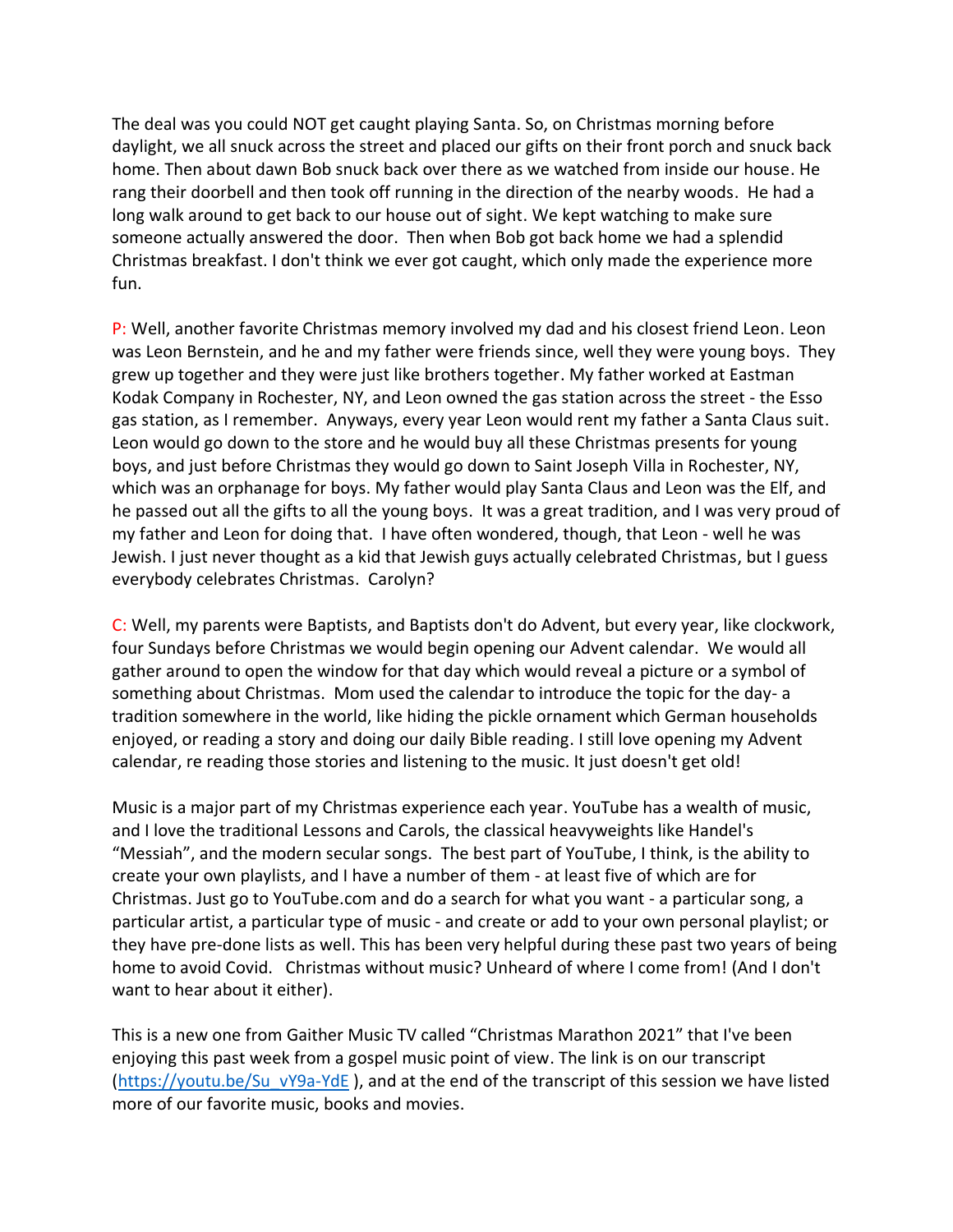P: You know as you grow older you get to create your own traditions. My wife Joanne and I had the wooden shoes. The wooden shoes I bought over in Holland when I was representing the Boy Scouts in 1966. After my wife and I got married, we used the wooden shoes every Christmas, and we filled them with gifts, little, tiny gifts. Christmas Day we would open them up and celebrate our Christmas. As years went on, we had children; I guess it happens when you're married sometimes. Anyway, our son loved the wooden shoes, and today he has the wooden shoes to continue the tradition. I remember when he was young, what a time he had! He basically would come down for Christmas every year, and he would open up the presents inside the wooden shoes. Then he would clog around the house in those shoes - we had wooden floors: Clog, Clog, Clog, all over the house for Christmas Day. Well today he's a Marine Gunny Sergeant and he celebrates Christmas with those wooden shoes. He is expecting a young daughter, a daughter I should say, I guess before Christmas sometime; hopefully as she gets older she'll clog around the house in those wooden shoes.

My favorite part of Christmas these days is watching the children in anxious amazement of Santa Claus and what he will bring them. We also have particular foodways. Joanne is from Italian home where pasta is always a highlight. I am a Yankee, through and through, and we have American cuisine featuring ham, mashed potatoes, vegetables, etc. So now our tradition each year is to have the kids over for dinner on Christmas Day and we serve both cuisines: we have the typical ham and all that stuff and the fixings, and we also have the lasagna gnocchi - all kinds of good Italian traditional foods. We also have apple pie AND we have Italian cookies. It's a great tradition, and it's making me hungry.

C: I've never been one to want one from column A OR one from column B; I want both. I'm glad to see you and Joanne do as well - love it! One of my favorite Christmas foodways is to have a different menu every year but all with a red and green color scheme. One year my dad had some oral surgery scheduled and we knew he wasn't going to be able to chew well, so I made a meatloaf in the shape of a wreath, with lots of his favorite chili sauce for the topping and some bay leaves for decoration and served it with green peas, a baked potato and for those of us who could eat it, a salad. Dad loved it. Another of my foodways for years was to roast pecans for family and friends.

Well, I think we're out of time for today. We hope you enjoy the Christmas season and that you not only create memories and traditions, but also find ways to pass them on to your VIP's: spread the season of love and joy.

As usual, if you would like a copy of this transcript with the addendums at the end for your enjoyment, please go to our website, **[familydigging.com](https://familydigging.com/)** ,and go to the Transcripts tab. Feel free to download or email it to yourself for your personal use; and if you wish to be notified when another podcast has become available, please subscribe. Merry Christmas, Diggers!

Merry Christmas, Diggers, and have a Good New Year too.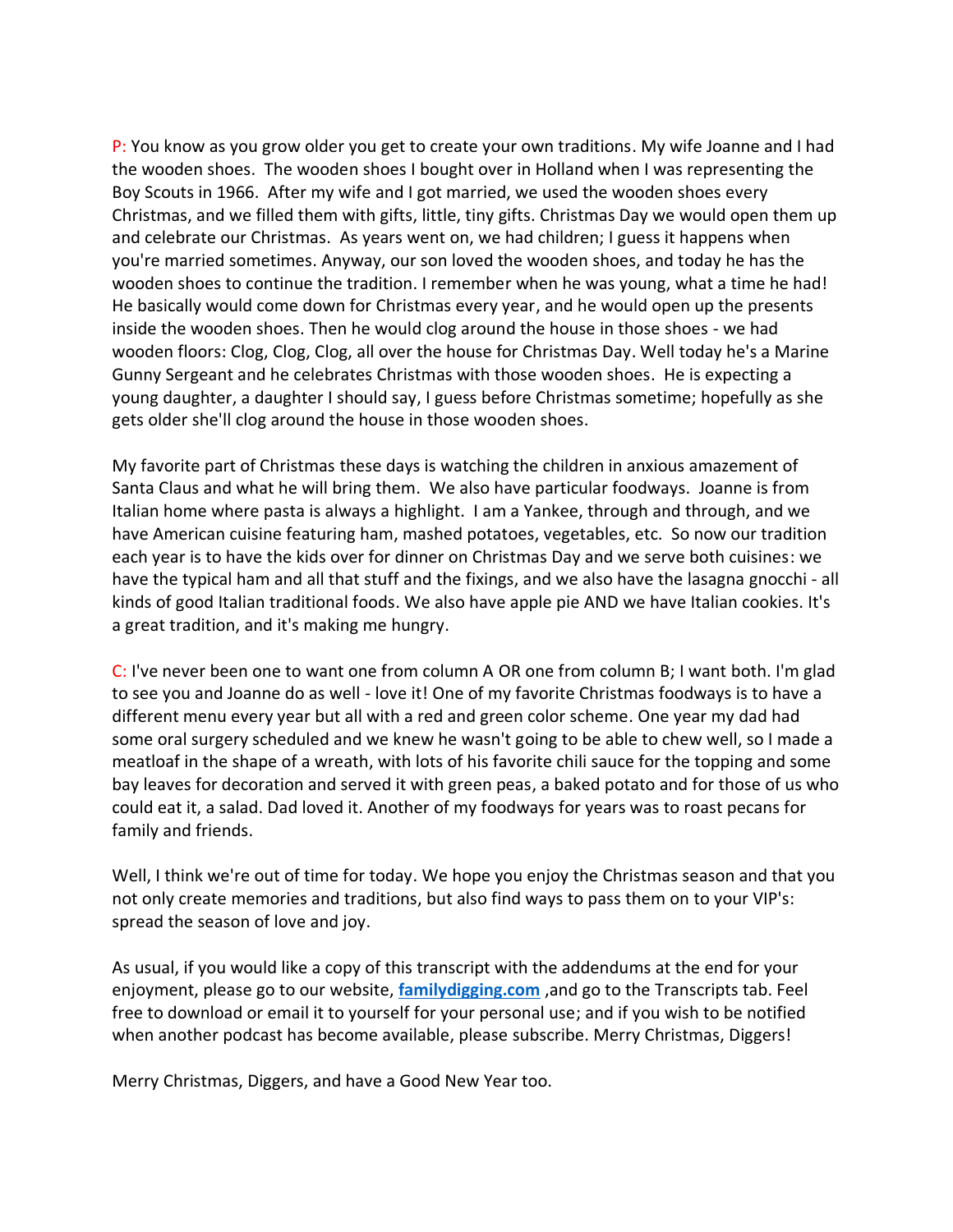# **Some of our Favorites for Christmas**

#### **Movies and/or \*Books**

| <b>Miracle on 34th Street</b>    | <b>Holiday Inn</b>         |
|----------------------------------|----------------------------|
| How the Grinch Stole Christmas*  | It's a Wonderful Life      |
| A Christmas Carol*               | <b>White Christmas</b>     |
| Rudolph The Red-Nosed Reindeer*  | Elf                        |
| <b>A Christmas Story</b>         | The Muppet Christmas Carol |
| <b>A Charlie Brown Christmas</b> | <b>Trading Places</b>      |
| <b>Christmas in Connecticut</b>  | <b>Call Me Claus</b>       |
| It Happened on Fifth Avenue      | The Other Wiseman*         |
| The Gift of the Magi*            | <b>Polar Express</b>       |
| <b>The Nativity Story</b>        | <b>Home Alone</b>          |

**Music - Classical**

**King's College Choir: Lessons & Carols Tchaikovsky's "The Nutcracker Suite" Bach's "Christmas Oratorio" Handel's "Messiah" Philadelphia Brass Ensemble's "A Festival of Carols in Brass"**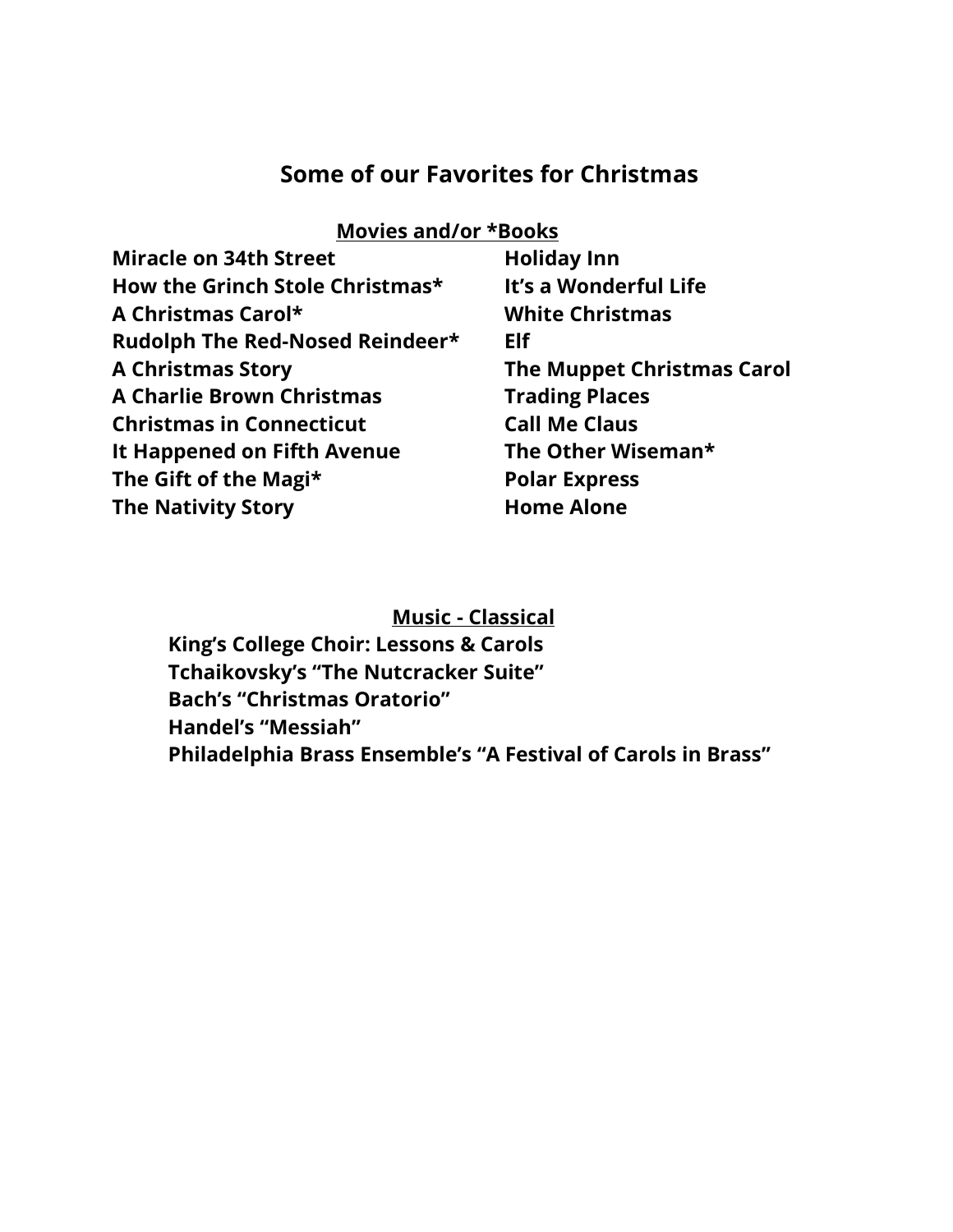#### **Music - Carols, Hymns & Other Sacred**

**O Come, O Come Emmanuel O Come, All Ye Faithful Hark, the Herald Angels Sing The First Noel Angels We Have Heard on High Away in the Manger Angels From the Realms of Glory Silent Night Once In Royal David's City Joy To The World Do You Hear What I Hear? Go Tell It On The Mountain The Little Drummer Boy Mary, Did You Know? O Holy Night Ave, Maria God Rest Ye Merry Gentlemen**

## **Other Christmas Music Fun**

**Let It Snow Silver Bells Mary's Boy Child Communist Communist Communist Communist Communist Communist Communist Communist Communist Communist Communist Communist Communist Communist Communist Communist Communist Communist Communist Communist Comm Feliz Navidad Deck The Halls All I Want For Christmas Is You Jingle Bell Rock Rockin' Around the Christmas Tree The Christmas Snow Over the River & Through the Woods Here Comes Santa Claus And ALL Gaither Music Christmas Albums**

## **A Christmas Quotation and a Prayer**

## **A Christmas Prayer**

**By Robert Louis Stevenson**

**Loving Father, Help us remember the birth of Jesus, that we may share in the song of the angels, the gladness of the shepherds, and worship of the wise men.**

**Close the door of hate and open the door of love all over the world. Let kindness come with every gift, and good desires with every greeting. Deliver us from evil by the blessing which Christ brings, and teach us to be merry with clear hearts.**

**May the Christmas morning make us happy to be thy children, and Christmas evening bring us to our beds with grateful thoughts, forgiving and forgiven, for Jesus' sake. Amen.**